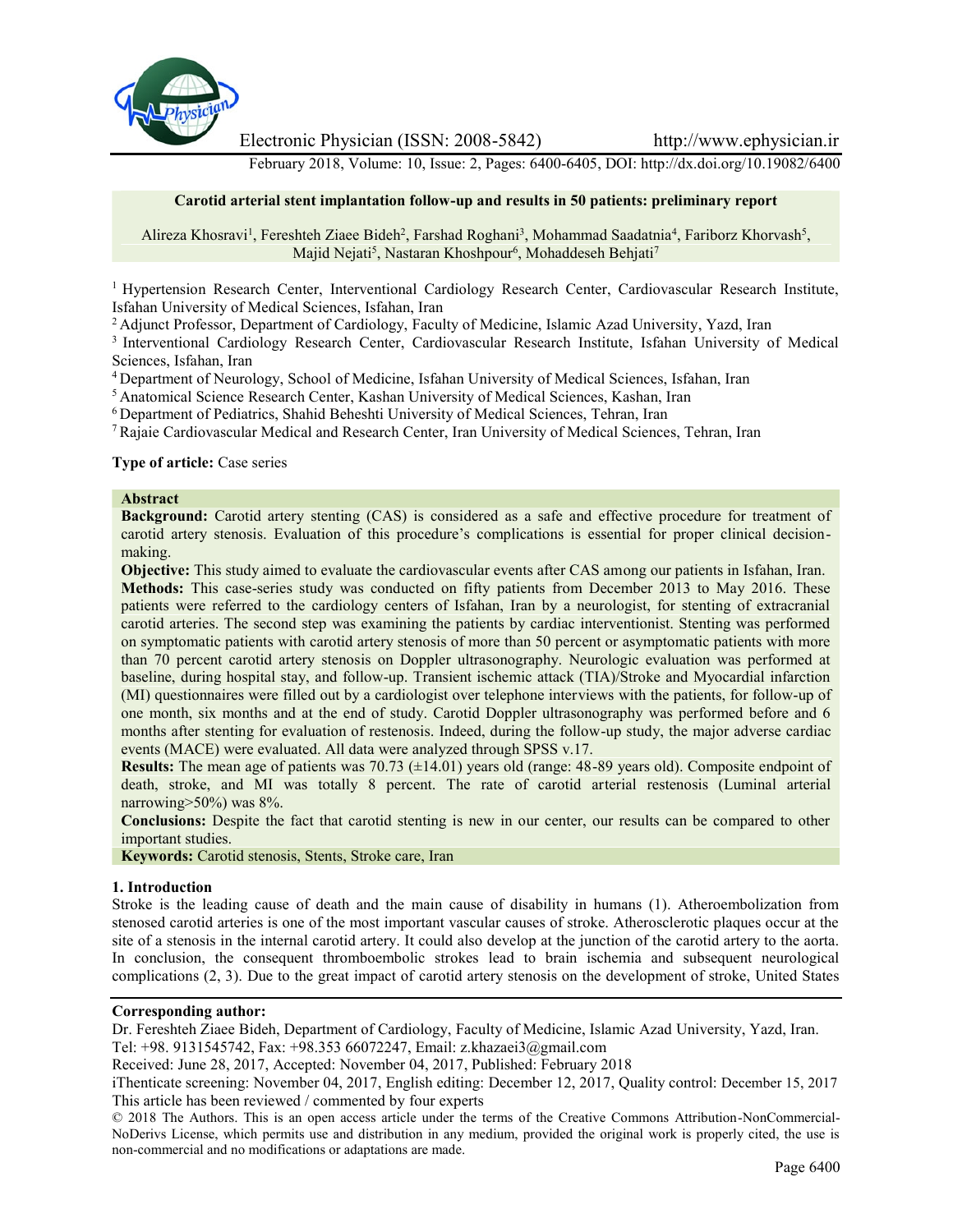Preventive Service Task Force (USPSTF) advised against the routine screening of the general population for carotid artery stenosis in asymptomatic cases. In the case of significant carotid artery stenosis, removal of vessel occlusion improves a patient's symptoms. Also, medical treatment, interventional angioplasty, and carotid endarterectomy (CEA) are applied for cases with symptomatic carotid artery stenosis (4, 5). Carotid artery stenting (CAS) is a safe approved and maturing method for treatment of carotid artery stenosis, but there is still a greater risk of postoperative stroke after CAS compared to CEA (4). In various randomized trials, the safety and efficacy of carotid artery angioplasty and CAS have been approved. Development of restenosis after CAS has been reported to be low and most importantly, asymptomatic (6). Although the gold standard for the treatment of carotid artery stenosis is still CEA, performance facility of percutaneous angioplasty makes this procedure a preferred choice for both patient and physician (7). Some important randomized clinical trials such as Carotid Revascularization Endarterectomy versus Stenting Trial (CREST trial) (8) and Carotid Acculink/Accunet Post Approval Trial to Uncover Rare Events (CAPTURE) (9) registry showed no significant difference between the stenting and endarterectomy procedure in respect to composite primary endpoint of periprocedural stroke, MI or death and subsequent ipsilateral stroke (10). In recent years, for stroke prevention, CAS has been considered in many studies (2, 11) as a less-invasive technique with high technical success and low compliance rate. Although many studies have been done to evaluate the outcome of CAS in the world, limited studies in this area have been done in Iran. An 8-year follow-up study of Simonetti (12) on CAS outcomes showed that this method is safe, and a similar study was done in Iran which considered this method safe and feasible too (13) Although, the results of various clinical trials and registries performed on CAS are so different, it seems that the success rate of this procedure is entirely operator-dependent. Knowledge about the complications of this procedure is essential for proper clinical decision-making. Since CAS is currently performed in Iran, the aim of this study was to evaluate the outcomes of CAS in our patients.

# **2. Material and Methods**

# *2.1. Patient group*

In this case-series study, 50 consecutive patients were enrolled. They were referred for stenting of the extracranial carotid arteries by a neurologist to the cardiology center of Isfahan, Iran between December 2013 and May 2016. In this study, we selected the symptomatic patients with more than 50% luminal internal carotid artery stenosis and asymptomatic patients with more than 70% stenosis on Doppler ultrasonography that was performed by a neurologist. Patients were considered to be symptomatic if they had a transient ischemic attack, amaurosis fugax, or minor non-disabling stroke. Patients with an earlier stroke history that was sufficiently severe to confound the assessment of end points were excluded from the study.

## *2.2. Carotid stent protocol*

Before the procedure, history, physical examination and electrocardiography (ECG) interpretation was done by an interventional cardiologist for all patients, and blood samples were taken for laboratory tests such as, CBC, BUN, Cr, PT, PTT, INR, FBS, TG, Chl, LDL, HDL. The patients received Acetylsalicylic acid (ASA) 325 mg and Clopidogrel 600 mg before the procedure. In the cases of patients who had not received Clopidogrel and ASA; 600mg loading dose and 325mg was given, and those who had already received; Clopidogrel 75mg and ASA 80mg was given. The patients continued receiving ASA 80 mg and Clopidogrel 75 mg for 3 months after the procedure. In this procedure, self-expandable stents (RX Acculink and Cristallo) and embolic-protection devices (EZ Filter) were used. Carotid angioplasty was completed in all patients with femoral artery access, and a stent was placed in all, with a distal protection device. Patients undergoing procedure received medical therapy that was consistent with the current standard of care, including treatment of hypertension, hyperlipidemia and diabetes. At the time of CAS procedure, if the patient had any indication of coronary angiography, both were performed simultaneously. All events and any angiography complications such as, MI, retroperitoneal hemorrhage, stroke and death were recorded during hospitalization. We used five standard questionnaires for stroke, death, MI, unstable angina and sudden cardiac death (SCD). Neurologic evaluation was performed at baseline, during hospital stay, and follow-up by a neurologist. Also, ECG and carotid Doppler ultrasonography were performed before the procedure and 6-months after CAS for evaluation of carotid artery restenosis. A TIA/Stroke and MI questionnaire was filled out by a cardiologist over a telephone interview with the patients for a follow-up of one month, six months and at the end of study. Patients were asked to be examined by a neurologist if they had experienced any sudden episodes of weakness, blindness, numbness, or speech difficulty, including events similar to their index event and stroke, which was confirmed by brain CT scan. In addition, during follow-up study, MACE was assessed by a cardiologist.

# *2.3. Technique of CAS*

The technique of CAS can be divided into an access phase and intervention phase. In access phase, in order to achieve local anesthesia, we used 1% Lidocaine (Xylocaine) subcutaneously, then femoral vein access was obtained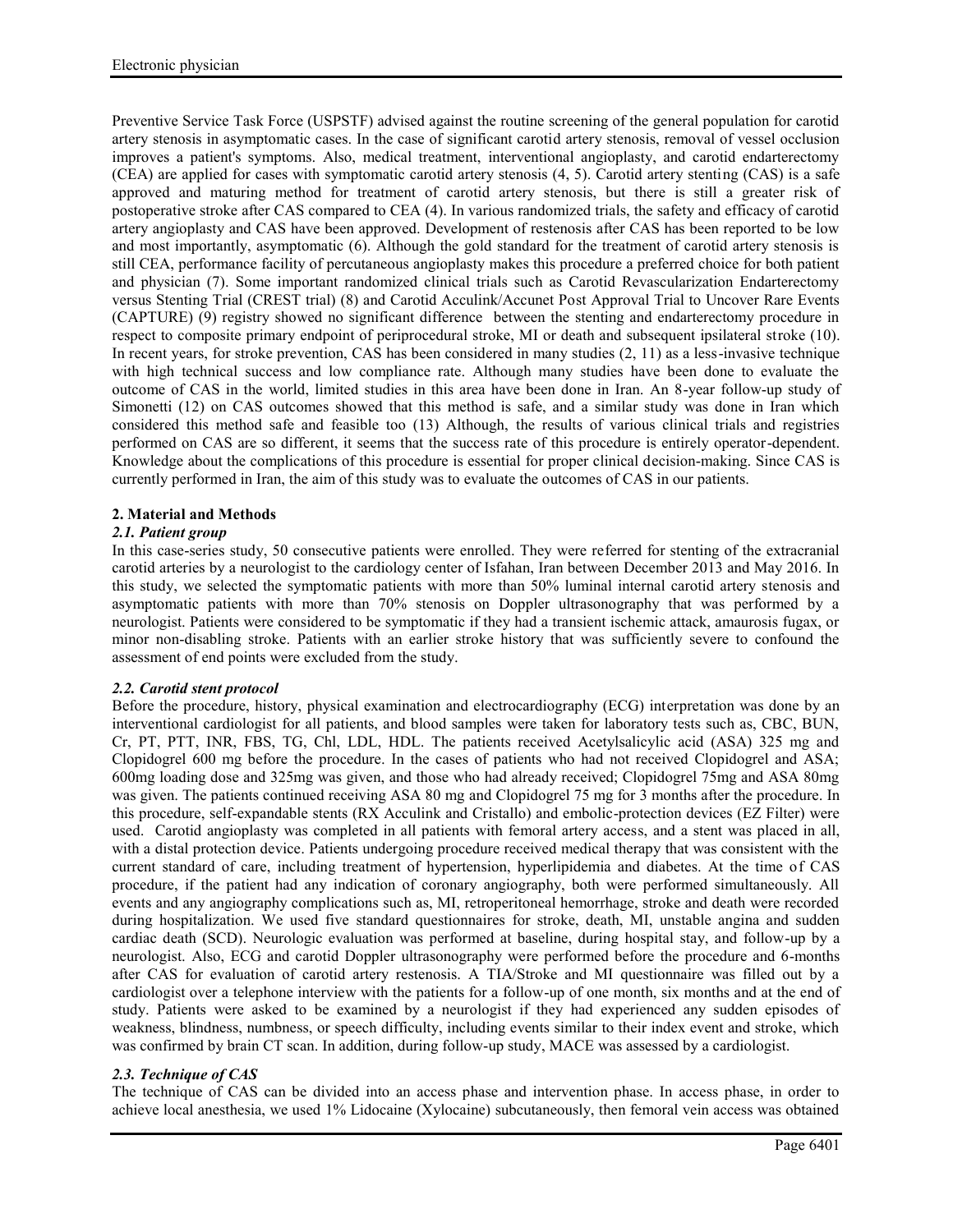for pacemaker insertion (in cases when necessary). The femoral artery was punctured and a 6F vascular sheath was inserted. Loading dose of IV heparin (5000 unit or 70 unit/Kg) was administered. We inserted a diagnostic catheter (Cook, Bloomington, IN) using a guidewire (Wholey modified J, 175cm, Mallinckrodt, St. Louis, Mo) for selective cannulation of common carotid artery (CCA) and detection of the severity of carotid stenosis. Diagnostic catheter was removed and an 8F 100 cm long sheath was inserted. We used 0.035-inch guidewire 260 Cm Amplatz Super Stiff (Meditech/Boston Scientific, Natick Mass) for engagement of long sheath into CCA. The stenosis was crossed with 0.018-inch guidewire, and a monorail angioplasty balloon was advanced to the lesion over 0.014-inch guidewire which was attached to a distal protection embolic device (EZ filter) then a balloon (Balloon 4.30) was inflated and self-expandable stent was implanted. Eventually, carotid angiography for assessment of residual stenosis was performed.

### *2.4. Statistical analysis*

The statistical analysis was done by using the Stat statistical software (version 10, Stata Corporation, College Station, Texas, USA). The mean and standard deviation, frequency, and percent were used in the descriptive analysis.

### **3. Results**

The mean age of participants was 74±7.1 years (range 48-89 years old). The mean follow-up duration was 674±318 days. The researchers encountered a 20% follow-up loss of carotid Doppler ultrasonography participants. Mean volume of contrast agent for each patient was 100cc. The percentage of male participants was 68%. Baseline characteristics are reported in Table 1. Hypertension was the most common (78%) cardiac risk factor among patients in the carotid stenting group. In total, 36% and 42% of the participants had hyperlipidemia and diabetes respectively. These risk factors did not change during the study period. Most of the patients (82%) had neurological symptoms before carotid angioplasty and the most common neurologic sign was hemiparesis (76%). Also, 100% of patients had no residual stenosis after the angioplasty procedure. This means the success rate was 100%. In total, 56% of patients had significant stenosis of Right Internal Carotid Artery (RICA) and 2% had involvment of both carotid arteries (Table 2). On the whole, 8% of our follow-up patients developed restenosis i.e. 2% and 6% developed severe and moderate restenosis respectively. Periprocedure complications (up to 30 days) were 4%. Combination rate of MI, death and stroke (MACE) were totally, 8% (Table 3). There was a loss of a participant who was an 82 year old man with a history of hypertension and ischemic heart disease (IHD) and a previous coronary artery bypass graft (CABG). He underwent simultaneous stenting of cut of left anterior descending (LAD) artery and right coronary artery (RCA) due to gastrointestinal bleeding. ASA and Plavix were discontinued which resulted in occurrence of acute stent thrombosis. He expired due to acute MI and cardiogenic shock. This death was not related to the procedure. Another death was in an 83-year old diabetic male without IHD, who expired one year later due to aspiration pneumonia following cerebro vascular accident (CVA).

| Frequency | Percent |
|-----------|---------|
| 39        | 78.0    |
| 18        | 36.0    |
| 21        | 42.0    |
| 10        | 20.0    |
|           | 14.0    |
| 20        | 40.0    |
| 13        | 26.0    |
| 3         | 6.0     |
| 4         | 8.0     |
|           | 2.0     |
| 2         | 4.0     |
|           | 2.0     |
| 10        | 20.0    |
| 10        | 20.0    |
|           | 2.0     |
| 3         | 6.0     |
|           |         |

**Table 1.** Comorbidities and main risk factors for atherosclerosis in 50 treated patients

CAD: Coronary artery disease; CAS: Carotid Arterial Stenting; CEA: Carotid Endarterectomy; PCI: Percutaneous coronary intervention; CABG: Coronary Artery Bypass Graft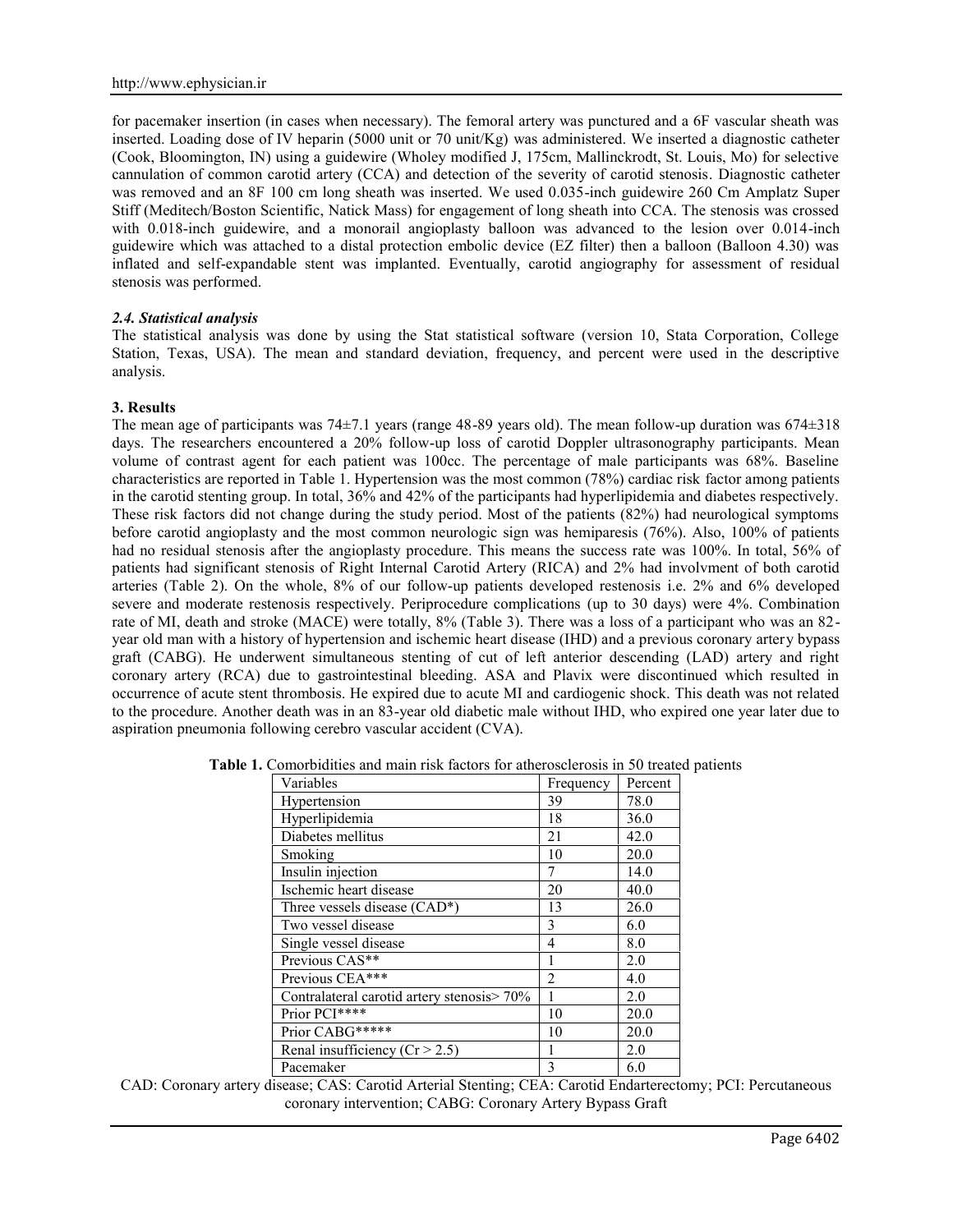| Neurological Symptoms before Stenting |                 | Frequency | Percent |  |
|---------------------------------------|-----------------|-----------|---------|--|
| Symptomatic patients                  | $CVA*$          | 33        | 66.0    |  |
|                                       | $TIA**$         |           | 14.0    |  |
|                                       | Amaurosis Fugax |           | 2.0     |  |
|                                       | Total           | 4         | 82.0    |  |
| <b>Asymptomatic Patients</b>          |                 |           | 8.0     |  |

**Table 2.** Initial neurologic symptoms before carotid artery stenting in 50 patients

| Table 3. Complications of 50 patients with carotid arterial stent placement |  |  |
|-----------------------------------------------------------------------------|--|--|
|-----------------------------------------------------------------------------|--|--|

| Complications           |                                | Frequency      | Percent |
|-------------------------|--------------------------------|----------------|---------|
| Periprocedure (30 days) | MI                             |                | 2.0     |
|                         | Death                          |                | 2.0     |
|                         | Retroperitoneal hemorrhage     |                | 2.0     |
|                         | Total                          | 3              | 6.0     |
| During 6-month          | Carotid stenosis $(\leq 50\%)$ | 19             | 38.0    |
|                         | Carotid stenosis $($ >70%)     |                | 2.0     |
|                         | Total                          | 23             | 46.0    |
| During 12-month         | Stroke Death during procedure  | 11             | 2.0     |
|                         | Death                          |                | 2.0     |
|                         | CVA                            |                | 2.0     |
|                         | Total                          | $\overline{c}$ | 4.0     |
| <b>MACE</b>             |                                | 4              | 8.0     |

### **4. Discussion**

Morbidity and mortality following CAS may have improved since the first introduction of these devices. Combined 30-day stroke and death rates for carotid stenting in randomized trials for symptomatic patients was about 9.6 percent (14). However, the 30-day death and stroke rate was 3.6 percent in an analysis of two multicenter post market surveillance registries of CAS (EXACT, CAPTURE-2) that included 6,320 high-risk patients (15) . Registry reports (16) showed a 98.4% CAS success rate, and various studies have shown that CAS is performed with low complication rate worldwide. Although the technique is different between operators and centers, CAS can be achieved with acceptable results. In the present study, the mean age of patients was  $74\pm7.1$  years, although the mean age of other studies, such as stenting and angioplasty with protection in patients at high risk for endarterectomy population (SAPPHIRE) (17), Endarterectomy versus stenting in patients with symptomatic severe carotid stenosis (EVA-3S) (18), Carotid and Vertebral Artery Transluminal Angioplasty Study (CAVATAS) (19) and Stent Protected Angioplasty versus Carotid Endarterectomy (SPACE) (20), was 72.6, 69.7, 67 and 67.9 respectively. Although the study shows that our patients were older than in most studies and they had many comorbidities, MACE was not higher than in other studies. In our study the mean duration of follow-up was considered 674 $\pm$ 318 days (56 $\pm$ 26 months); although in other studies, it was  $25\pm16$  (21), 18 $\pm10$  (22) months respectively. The follow-up duration of our study was longer than most studies. 30-days MACE in our study was 4%, in other studies such as, SAPPHIRE, Veterans Affairs Cooperative Study (VACS) (23) and European Carotid Stent Trial (ECST) (24), it was 4.8% and 6.5% and 7% respectively. It shows that MACE in our study is lower than other studies and this important result can be due to the fact that CAS had been performed by an experienced interventionist. Although the restenosis rate (Stenosis>50%) was 8% in our investigation, in the study done by Ellie Y. Chakhtoura et al. (22), the restenosis rate was 12%. In our registry, the occurrence of severe degrees of restenosis was rare (2%), but in most studies such as the study mentioned above (22), Restenosis after Carotid Angioplasty, Stenting, or Endarterectomy in the Carotid and Vertebral Artery Transluminal Angioplasty Study (CAVATUST) (25) and a secondary analysis of CREST (26), severe carotid restenosis was 8%, 18.5% and 6% respectively. Preliminary studies for safety assessment of CAS showed high rate of stroke and death (27-29) A randomized trial which compared CAS with CEA for symptomatic carotid stenosis came to an end due to the high rate of stroke and death (71%) (30). It was reported that the cause of this could be due to limited experienced interventionist in doing CAS, often using balloon expandable stent and inadequate antiplatelet therapy. In current times, increasing operator experience and using self-expandable stent has led to better results and low complication rates. Therefore, we suggest that CAS can be used as an alternative treatment method for patients who have many comorbidities. Regarding the limitations, the main limitation of this study is small sample size and 20% loss of follow-up of Carotid Doppler ultrasonography participants.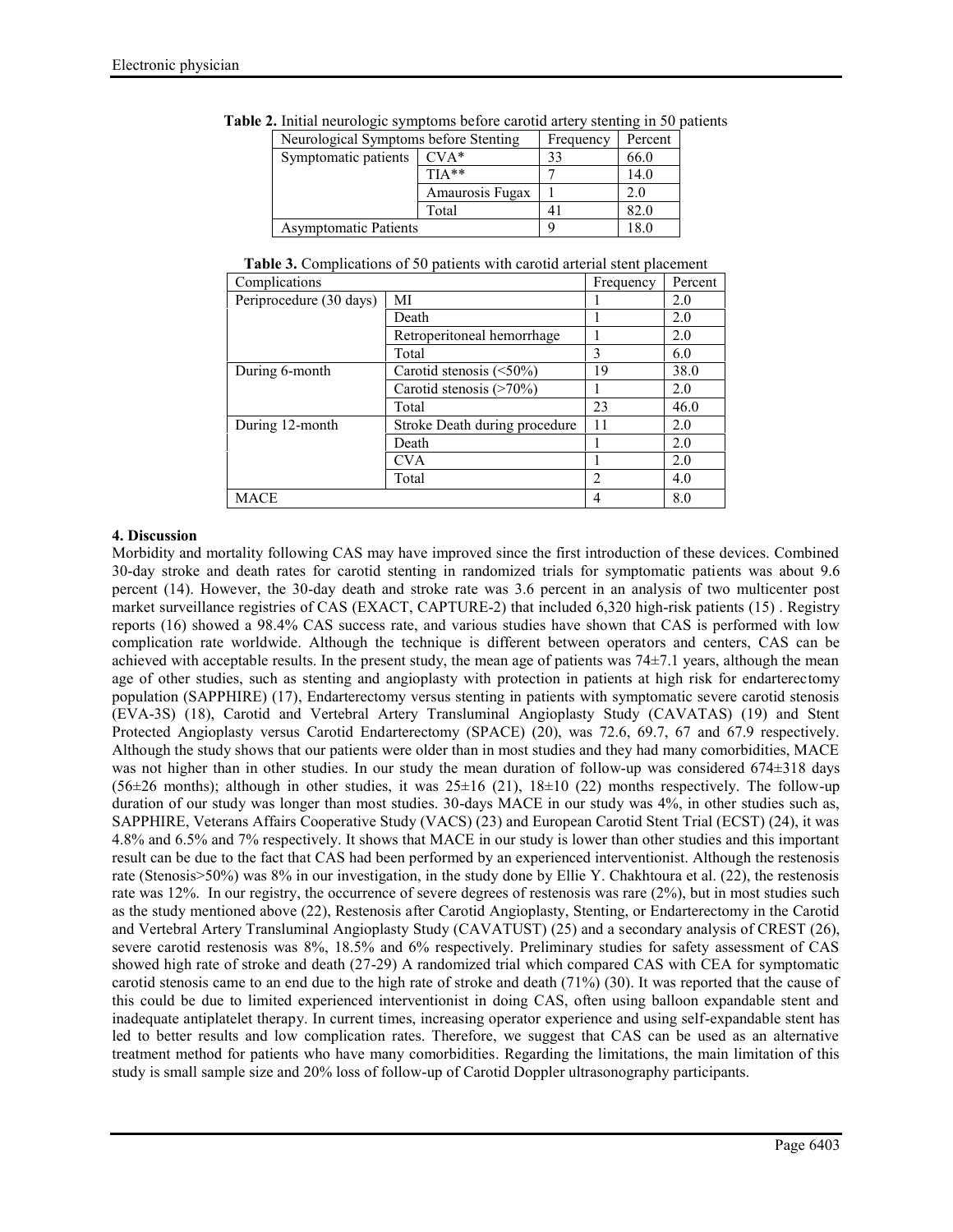#### **5. Conclusions**

According to the results, although carotid stenting started in our center in more recent years, cardiovascular complications can be comparable to those of other important studies. In high-risk patients, if performed by an expert operator, it can be associated with high success rates and low cardiovascular complications. Also, this procedure is less invasive and better tolerated, and can be performed with local anesthesia. CAS is also a safe and effective method compared to CEA for the treatment of patients with carotid artery stenosis with more surgical comorbidities. In the near future, a rapid shift to CAS is expected.

### **Acknowledgments:**

We appreciate the kind help of the catheterization laboratory of Chamran Hospital, Isfahan, Iran.

### **Conflict of Interest:**

There is no conflict of interest to be declared.

### **Authors' contributions:**

All authors contributed to this project and article equally. All authors read and approved the final manuscript.

### **References:**

- 1) Merchán-Baeza JA, Gonzalez-Sanchez M, Cuesta-Vargas A. Clinical effect size of an educational intervention in the home and compliance with mobile phone-based reminders for people who suffer from stroke: protocol of a randomized controlled trial. JMIR research protocols. 2015; 4(1). doi: 10.2196/resprot.4034.
- 2) Sacco RL, Adams R, Albers G, Alberts MJ, Benavente O, Furie K, et al. Guidelines for prevention of stroke in patients with ischemic stroke or transient ischemic attack. Circulation. 2006; 113(10): e409-49. doi: 10.1161/01.STR.0000199147.30016.74
- 3) Vakilian A, Farahmand H, Sharifi-Razav A, Tajik F, Najmaddini M. Epidemiological, Clinical and Radiological Characteristics of Patients with Head Trauma. Internal Medicine And Medical Investigation Journal. 2017; 2(1): 7-14. doi: 10.24200/imminv.v2i1.49.
- 4) Jonas DE, Feltner C, Amick HR, Sheridan S, Zheng ZJ, Watford DJ, et al. Screening for Asymptomatic Carotid Artery Stenosis: A Systematic Review and Meta-analysis for the US Preventive Services Task Force Screening for Carotid Artery Stenosis. Annals of internal medicine. 2014; 161(5): 336-46. doi: 10.7326/M14-0530.
- 5) Salehi M, Latif M, Peighambari F, Dehestani M, Ahmadi-Hanzaei SV. Correlation Between Body Mass Index and Echocardiographic Findings in Overweight Patients Compared to Normal-Weight Patients. Internal Medicine and Medical Investigation Journal. 2017; 2(3): 102-5. doi: 10.24200/imminv.v2i3.93
- 6) Touzé E, Trinquart L, Chatellier G, Mas JL. Systematic review of the perioperative risks of stroke or death after carotid angioplasty and stenting. Stroke. 2009; 40(12): e683-93. doi: 10.1161/STROKEAHA.109.562041.
- 7) Lanzino G, Rabinstein AA, Brown RD. Treatment of carotid artery stenosis: medical therapy, surgery, or stenting? Mayo Clinic Proceedings. Elsevier; 2009. doi: 10.1016/S0025-6196(11)60546-6.
- 8) Hopkins LN, Roubin GS, Chakhtoura EY, Gray WA, Ferguson RD, Katzen BT, et al. The Carotid Revascularization Endarterectomy versus Stenting Trial: credentialing of interventionalists and final results of lead-in phase. Journal of Stroke and Cerebrovascular Diseases. 2010; 19(2): 153-62. doi: 10.1016/j.jstrokecerebrovasdis.2010.01.001.
- 9) Gray WA, Rosenfield KA, Jaff MR, Chaturvedi S, Peng L, Verta P, et al. Influence of site and operator characteristics on carotid artery stent outcomes: analysis of the CAPTURE 2 (Carotid ACCULINK/ACCUNET Post Approval Trial to Uncover Rare Events) clinical study. JACC Cardiovasc Interv. 2011; 4(2): 235-46. doi: 10.1016/j.jcin.2010.10.009.
- 10) Rockman C, Loh S. Carotid endarterectomy: still the standard of care for carotid bifurcation disease. Seminars in vascular surgery. Elsevier; 2011. doi: 10.1053/j.semvascsurg.2011.03.005.
- 11) Hobson RW, Howard VJ, Roubin GS, Brott TG, Ferguson RD, Popma JJ, et al. Carotid artery stenting is associated with increased complications in octogenarians: 30-day stroke and death rates in the CREST lead-in phase. Journal of vascular surgery. 2004; 40(6): 1106-11. doi: 10.1016/j.jvs.2004.10.022.
- 12) Simonetti G, Gandini R, Versaci F, Pampana E, Fabiano S, Stefanini M, et al. Carotid artery stenting: a single-centre experience with up to 8 years' follow-up. European radiology. 2009; 19(4): 982-9. doi: 10.1007/s00330-008-1207-3.